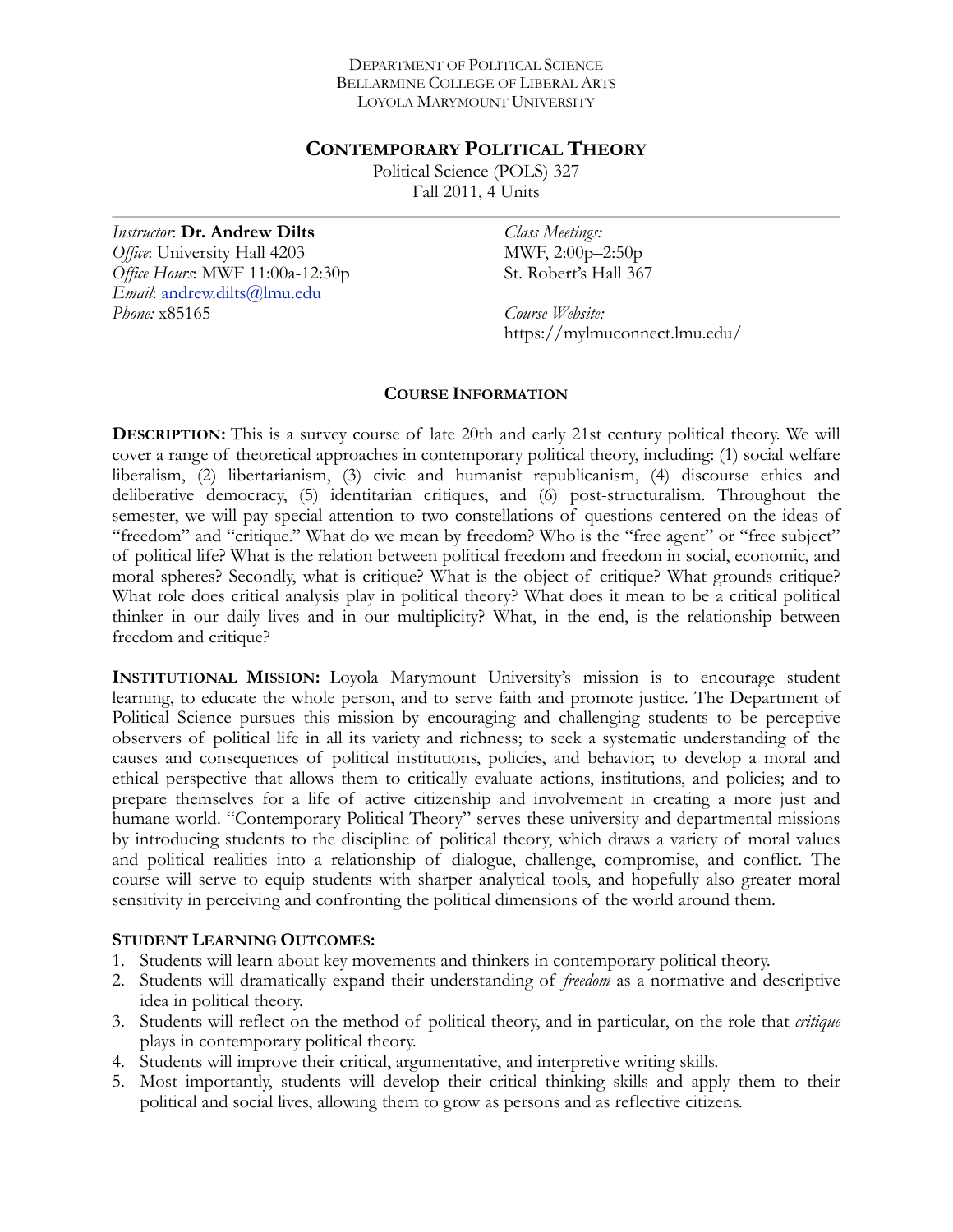**PREREQUISITES/RECOMMENDED BACKGROUND:** Students should have completed POLS 220 and be familiar with the history of political thought. Preference will be given to students who have taken some combination of POLS 323, 324, 325, and 326.

### **COURSE REQUIREMENTS**

This course is a 4-unit, upper-division course, and this is reflected in the course requirements. In particular, has **intensive reading requirements** and you will be held accountable for that reading with weekly writing assignments; it will require **multi-draft writing** throughout the semester; it will substantively focus attention on **methodological training** in political theory (through it's emphasis on *critique* as a practice); it includes **a significant individual mentoring component***.* To reflects end, the course has the following requirements:

- (1) You will submit **write a substantial paper** during the semester. This paper must be formatted and submitted properly to receive full credit, as documented in the course paper requirements on the course website.
- (2) You will submit **multiple drafts** of this paper throughout the semester, both to the instructor and the your peers. You will take part in a formal **peer-review** session, editing and commenting on two of your colleagues' paper drafts.
- (3) You must schedule an **individual mentoring meeting** with the instructor **no later than 6th week** to discuss your planed term paper.
- (4) You will be held accountable to each other for the substantial course reading by **submitting a weekly written reading question** on the course website by the beginning of Wednesday's class session. Your reading question must demonstrate a) completion of the reading assignment and b) significant thought and reflection as the reading assignment. The grading criteria for these questions are discussed in detail below.
- (5) You must **respond in written form** to at least one of your colleagues reading questions by 5:00pm of Friday of each week.
- (6) You must **attend class** and be an **active participant** in discussion. Because this is a text-driven course, you must always bring a hard-copy of the day's reading to class and you must be prepared to publicly present your weekly reading question in class.

| <b>GRADE BREAKDOWN:</b>         |       | <b>GRADING SCALE:</b> |           |
|---------------------------------|-------|-----------------------|-----------|
| Term paper:                     | 40%   | A                     | 93-100    |
| Peer Review:                    | 20%   | $A-$                  | 90-92     |
| Paper Abstract/Drafts           | 10%   | $B+$                  | 88-89     |
| Reading Questions:              | 10%   | В                     | 83-87     |
| Reading Question Responses: 10% |       | $B -$                 | 80-82     |
| Attendance:                     | $5\%$ | $C+$                  | 78-79     |
| Participation:                  | $5\%$ | C                     | 73-77     |
|                                 |       | $C$ -                 | $70 - 72$ |
|                                 |       | D                     | 60-69     |
|                                 |       | F                     | $0 - 59$  |
|                                 |       |                       |           |

\*\*\**Any student who receives a failing grade for attendance and participation will receive a failing grade for the class*. *Any student who has not turned in all paper drafts will receive a failing grade for the class.\*\*\**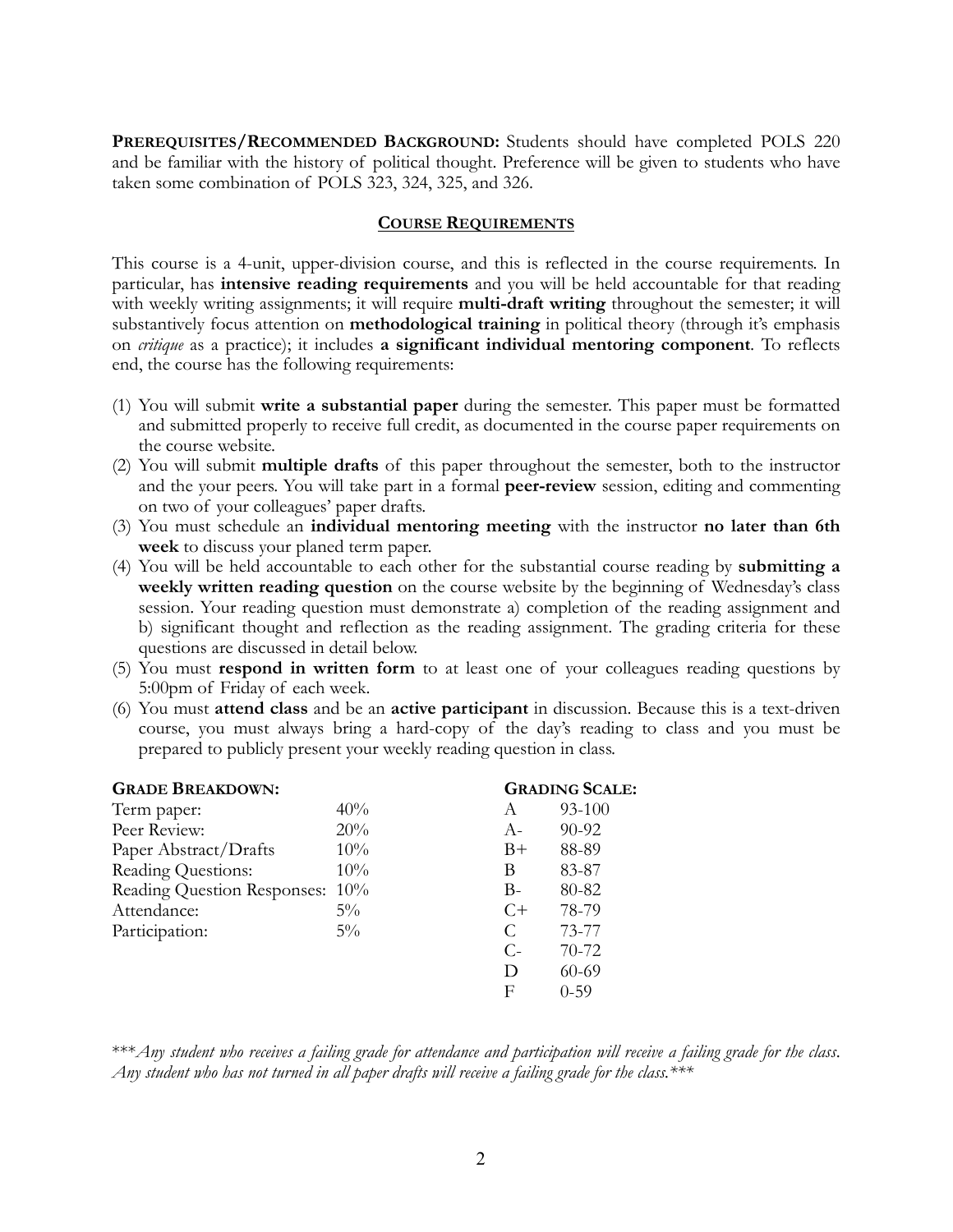**READING QUESTIONS:** A good reading question is one that directly and explicitly engages with the text. Your question should cite a specific passage, term, or concept that you are puzzled about, and it should offer your interpretation of the passage at hand. It should be focused on something that genuinely puzzles you in the reading, and which you can probably assume that others find puzzling or confusing as well.

You will submit one question per week (except during Thanksgiving Break) for a total of 14 reading questions. Questions must be submitted by the beginning of class on Wednesday of each week. Late questions will not be accepted.

**READING QUESTION RESPONSES:** Because your reading questions are sincere questions, you will also be required to offer a response to at least one of your classmates' questions each week. Your response should not be a criticism of the question itself, but an honest and good-faith response to your fellow students questions about the reading. You must post a response by the 5:00pm on Friday of each week.

# **COURSE POLICIES**

**ATTENDANCE:** Timely, prepared, and engaged attendance is required. Absences will only be excused in the case of illness or emergency. If there is a conflict between course participation and religious observance, please contact me in advance. It is not necessary to obtain prior approval from the instructor when missing a meeting is unavoidable, but note that students bear the *entire responsibility* for the decision to miss class and for whatever effect that may have on their course grade and their learning experience. Repeated absences and lateness will directly affect the discussion and attendance portion of a student's grade, as detailed in the course requirements section.

**LATE PENALTIES:** Assignments must be turned in at the designated time and place. Failure to turn in an assignment on time is unacceptable except with the prior agreement of the instructor (which will be given only in exceptional circumstances). Except in documented cases of illness or emergency, a penalty of up to a full letter grade may be assessed for each day the assignment is late. However, each student may, at his or her discretion, take a 24-hour extension for *one* of the papers, no questions asked (if you are using your extension please indicate this on the first page of your paper).

**PLAGIARISM & ACADEMIC HONESTY:** Academic dishonesty will be treated as an extremely serious matter. Proven plagiarism of any kind may result in automatic failure of the course, and will be referred to the University for further disciplinary action. I reserve the right to submit your electronic document to plagiarism detection websites if necessary. It is **never** permissible to turn in any work that has been copied from another student or copied from a source (including Internet) without properly acknowledging the source. It is your responsibility to make sure that your work meets the standard of academic honesty set forth in the "LMU Honor Code and Process" which appears in the LMU Bulletin 2011-2012. You should also refer to my own writing requirements posted on the course website.

**GENDER NEUTRAL & GENDER SPECIFIC LANGUAGE, NAMES & ACCENTS:** Academics no longer use the pronoun "he" to apply universally to all persons, nor do we use the term "man," when we are referring to humanity or people in general. In our writing, when we are making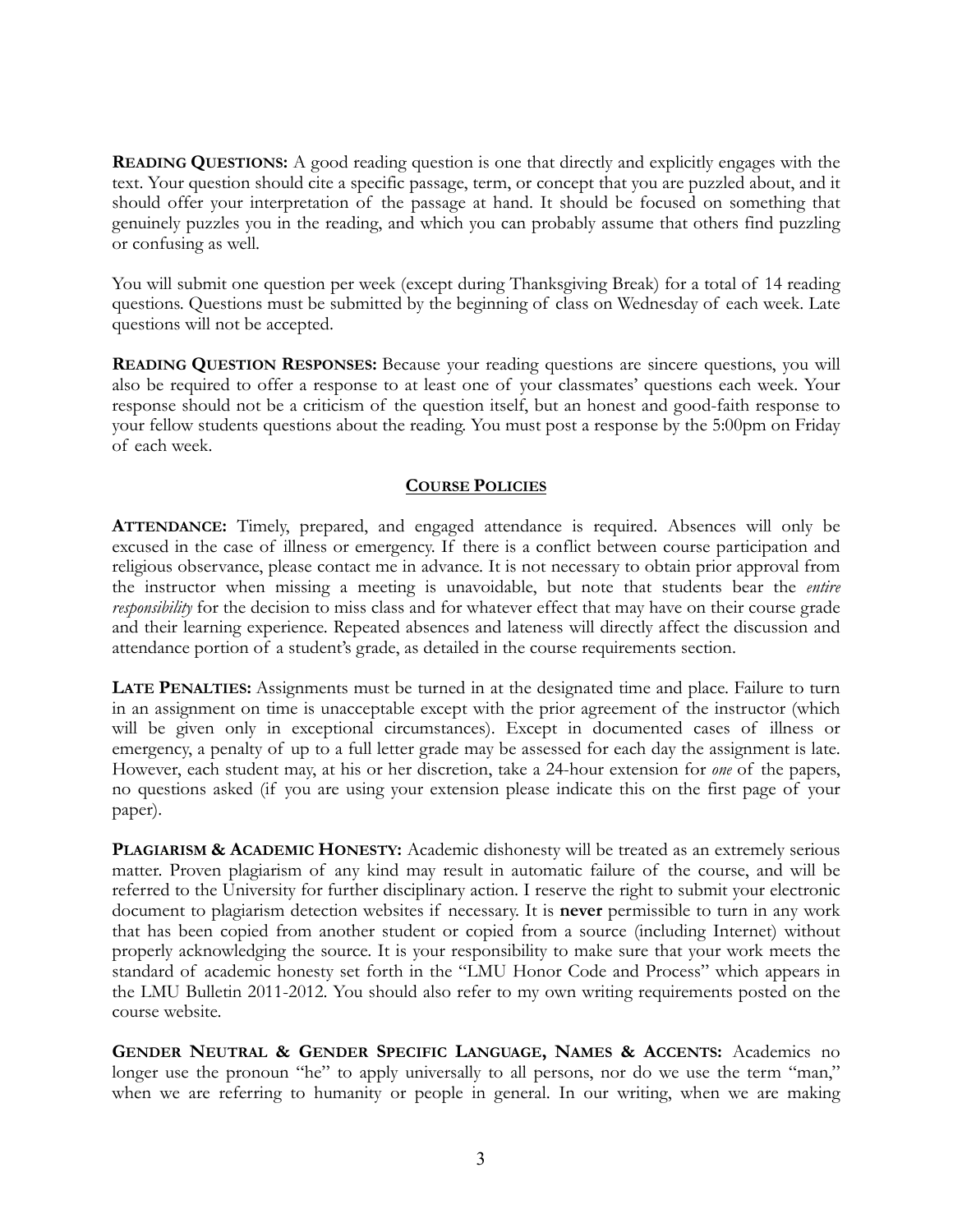generalizations we should use gender neutral pronouns, that is, sie and hir, s/he, him or her, they/ their, etc. When referring to a specific person or group of people, we should use the language and pronouns *that they prefer* if we know them. Further, we should be attentive to the spelling and accents of author's names. Finally, all authors must be referred to by their entire names, or only their last names, *not by their first names*, orally and in writing.

**EMAIL COMMUNICATION:** At times I will communicate with the entire class using campus email systems, so it is essential that you regularly check your lion.lmu.edu email address or forward your lion account email to your preferred email address.

**TECHNOLOGY USE DURING CLASS:** You are welcome to bring a computer to class provided that it enables you to engage more in the class discussion. You may also use a computer to help you take notes. Email, Twitter, Facebook, or anything at all that is not directly related to the *conversation* we are having will not be tolerated. Using a computer in this way during a seminar is quite simply RUDE and deeply disrespectful to your classmates. If you want to use a computer in class, you will be expected to post copies of your class notes on the class website immediately following the class session to share with others. If you are not willing to do this, do not bring a computer with you.

There is simply no reason whatsoever for you to be using your phone/PDA/Kindle/iPad/whatever during class time.

Your phone should be turned off, or at least on silent mode. If your phone rings during class, it will be your responsibility to arrange for coffee service for every member of the class

**OFFICE HOURS:** I look forward to meeting with you all during regularly scheduled office hours, or by appointment when meeting during office hours is not possible. Students who would like to discuss issues raised in the course further than class discussions will permit, or students who encounter difficulties with the course or the assigned material, are especially encouraged to attend office hours.

**ACCOMMODATION**: Students with special needs as addressed by the Americans with Disabilities Act who need reasonable modifications, special assistance, or accommodations in this course should promptly direct their request to the Disability Support Services Office. Any student who currently has a documented disability (physical, learning, or psychological) needing academic accommodations should contact the Disability Services Office (Daum Hall Room 224, 310-338-4535) as early in the semester as possible. All discussions will remain confidential. Please visit <http://www.lmu.edu/dss> for additional information.

**TENTATIVE NATURE OF THE SYLLABUS:** If necessary, this syllabus and its contents are subject to revision; students are responsible for any changes or modifications distributed in class or posted on MYLMU Connect.

# **REQUIRED TEXTS**

These texts will all be available for purchase from the bookstore. You are welcome to purchase them wherever you please or borrow them from the library, but *please use these editions of the texts* so that we are all literally on the same page during class. You will be expected to come to class with the text in hand. Some readings will be made available via electronic reserve in PDF format. You must **print**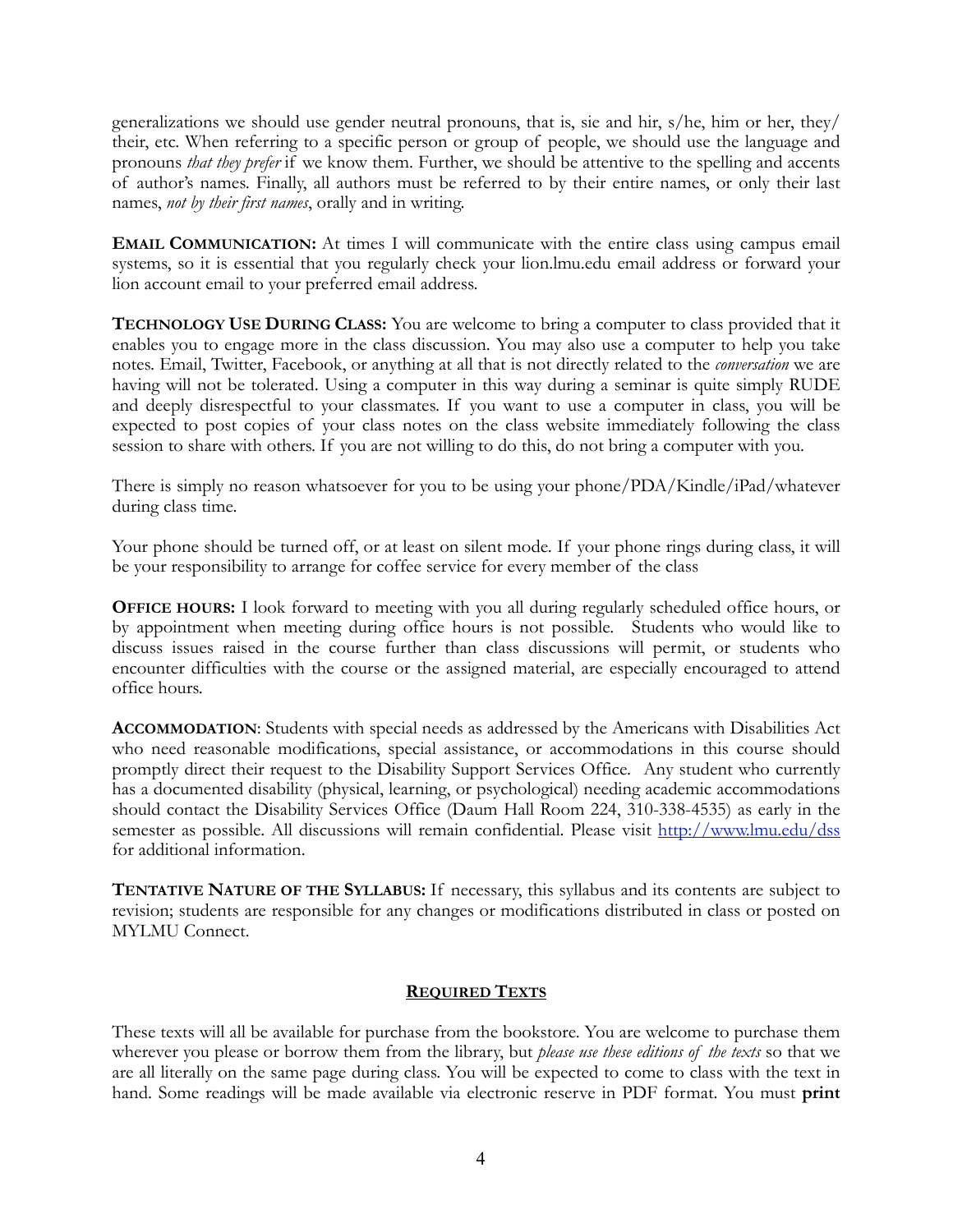hard copies of these readings, i.e. do not bring your computer or e-reader in order to refer to the texts.

- John Rawls, *Justice as Fairness: A Restatement* (Belknap, 2001), ISBN: 978-0674005112.
- Robert Nozick, *Anarchy, State and Utopia* (Basic Books, 1977), ISBN: 978-0465097203.
- Hannah Arendt, *The Human Condition,* (Chicago, 1998), ISBN: 978-0226025988.
- Iris Young, *Justice and Politics of Difference* (Princeton, 1990), ISBN: 978-0691023151.
- Michel Foucault, *The History of Sexuality, Vol. 1* (Vintage, 1990), ISBN: 978-0679724698.
- Giorgio Agamben, *Homo Sacer* (Stanford, 1998), ISBN: 978-0804732185.

### **TENTATIVE COURSE SCHEDULE**

#### **Week 1: What is Contemporary Political Theory?**

- M Aug. 29: Course Introduction
- W Aug. 31: Giorgio Agamben, What is the Contemporary? (E-reserve)
- F Sep. 2: *NO CLASS*

### **Weeks 2 & 3: Welfare Liberalism - Rawls**

- M Sep. 5: *LABOR DAY, NO CLASS*
- W Sep. 7: Rawls, *Justice as Fairness*, Part 1, pp. 1-38.
- F Sep. 9: Rawls, *Justice as Fairness*, Part 2, pp. 39-79.
- M Sep. 12: Rawls, *Justice as Fairness*, Part 3, pp. 80-134.
- W Sep. 14: Rawls, *Justice as Fairness*, Part 4, pp. 135-179.
- F Sep. 16: Rawls, *Justice as Fairness*, Part 5, pp. 180-198.

### **Weeks 4 & 5: Libertarianism - Nozick**

- M Sep. 19: Nozick, *Anarchy, State and Utopia,* pp. 1-20 (top), 22 (bottom)-53.
- W Sep. 21: Nozick, *Anarchy, State and Utopia,* pp. 54-62 (middle), 65-91 (top), 93 (top)-119.
- F Sep. 23: Nozick, *Anarchy, State and Utopia,* pp. 149-164, 167-182, 189-209 (top), 228-231.
- M Sep. 26: Nozick, *Anarchy, State and Utopia,* pp. 232 246, 268 274, 280 294 (skim).
- W Sep. 28: Nozick, *Anarchy, State and Utopia, pp.* 297 299 (middle), 307-334.
- F Sep. 30: Writing Workshop.

### **Weeks 6&7: Neo- "Republicanism" - Hannah Arendt**

- M Oct. 3: Hannah Arendt, "What is Freedom?" (E-Reserve).
- W Oct. 5: Arendt, *The Human Condition,* pp. 1-78.
- F Oct. 7: Arendt, *The Human Condition,* pp. 79-174.
- M Oct. 10: Arendt, *The Human Condition,* pp. 175-247.
- W Oct. 12: Arendt, *The Human Condition,* pp. 248-325.
- F Oct. 14: *NO CLASS*, AUTUMN DAY

### **Weeks 8 & 9: Discourse Ethics and Deliberative Democracy: Jurgen Habermas**

- M Oct. 17: Habermas, *The Inclusion of the Other*, selections (E-Reserve).
- W Oct. 19: *NO CLASS*
- F Oct. 21: *NO CLASS*